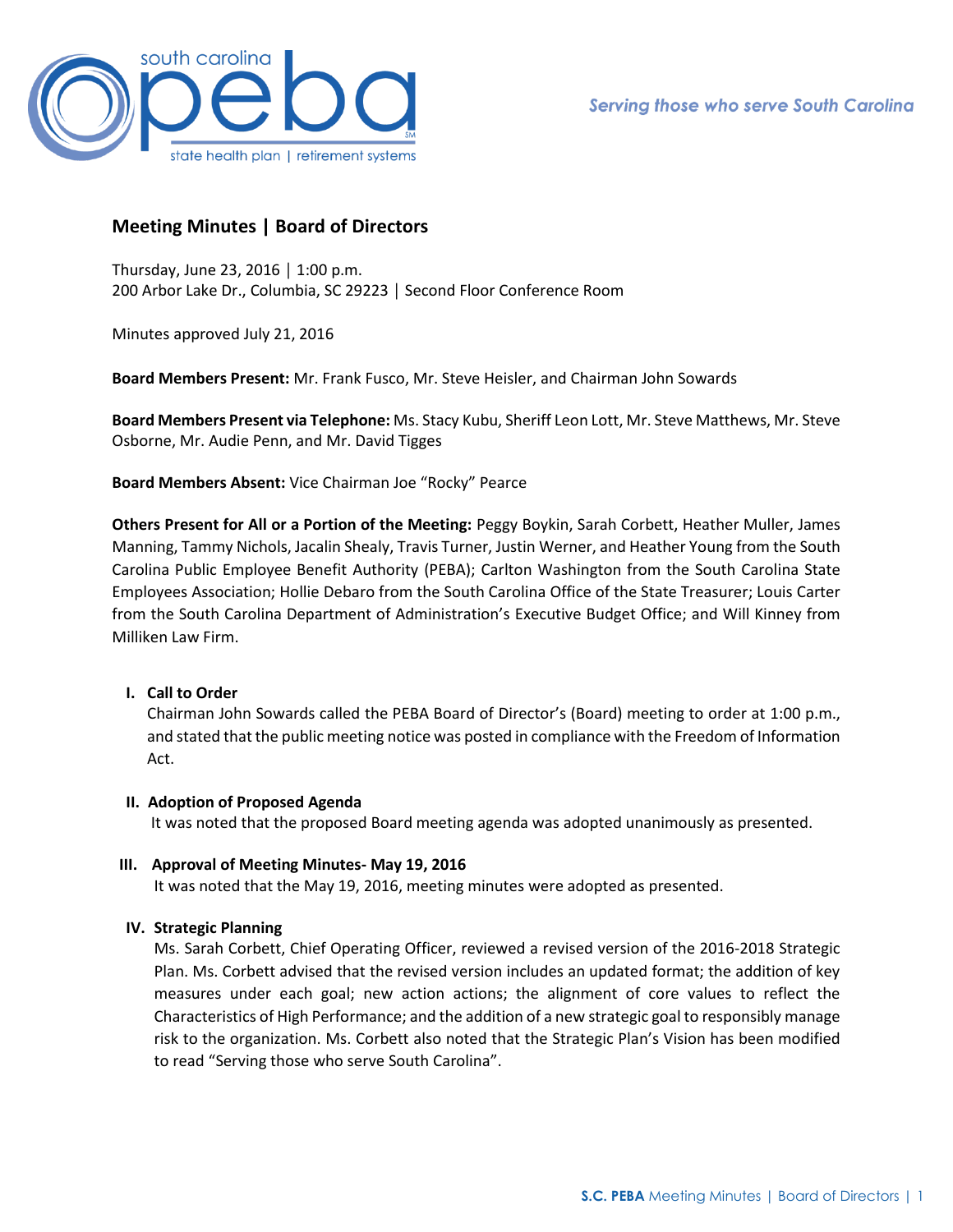It was noted that each Committee will review the revised Strategic Plan and provide suggestions to Ms. Corbett for consideration. Additional modifications will be discussed at the Board retreat.

### **V. Committee Reports**

**A. Finance, Administration, Audit and Compliance (FAAC) Committee** Mr. Steve Matthews advised that the FAAC Committee did not meet in June.

#### **B. Retirement Policy Committee**

Mr. Tigges stated that the Retirement Policy Committee did not meet in June.

# **C. Health Care Policy Committee**

Mr. Steve Heisler reported that the Health Care Policy Committee met earlier in the day, and reviewed the revised 2016-2018 Strategic Plan and provided feedback to Ms. Corbett.

Mr. Heisler stated that Mr. Matt Shaffer, Senior Vice President, Major Group, of Blue Cross Blue Shield of South Carolina, presented new features of the Blue Cross Blue Shield Contract effective January 1, 2017. Mr. Heisler notated that Blue Cross Blue Shield is providing expanded services at a lower cost, and stated that the per contract per month administrative fee has decreased from \$14.51 to \$14.10 for the new contract effective 2017-2023.

Chairman Sowards thanked the Committee Chairs for their hard work, and noted that Health Care Policy Committee Chairman Rocky Pearce was absent due to a family health issue.

# **VI. Old Business**

Chairman Sowards reported that the State Fiscal Accountability Authority (SFAA), met on June 22, 2016, to discuss the 2016 Experience Study, and the recommended one-half percent contribution rate increase. Chairman Sowards stated that the SFAA meeting was originally scheduled for June 7, 2016, and was cancelled at the last minute.

Chairman Sowards complimented Ms. Peggy Boykin, Executive Director, for her professional mannerism and patience in answering questions from members of SFAA related to the Experience Study and Actuarial Valuations.

# **A. Director's Report**

Ms. Boykin stated that PEBA was successful in getting approval for all of the items that were submitted to SFAA, including the approval of the Experience Study recommendations, the one-half percent contribution rate increase, and the 2015 Actuarial Valuations for the South Carolina Retirement System (SCRS); the Police Officer's Retirement System (PORS); the Judges and Solicitors Retirement System (JSRS); the General Assembly Retirement System (GARS); and the South Carolina National Guard Plan (SCNG).

Ms. Boykin reported that throughout the last six months, PEBA has spent a significant amount of time interacting with the Governor's Office, members of the General Assembly, and stakeholders, indicating the need for additional contributions due to the investment underperformance from 2015, that would ultimately result in a one-half percent